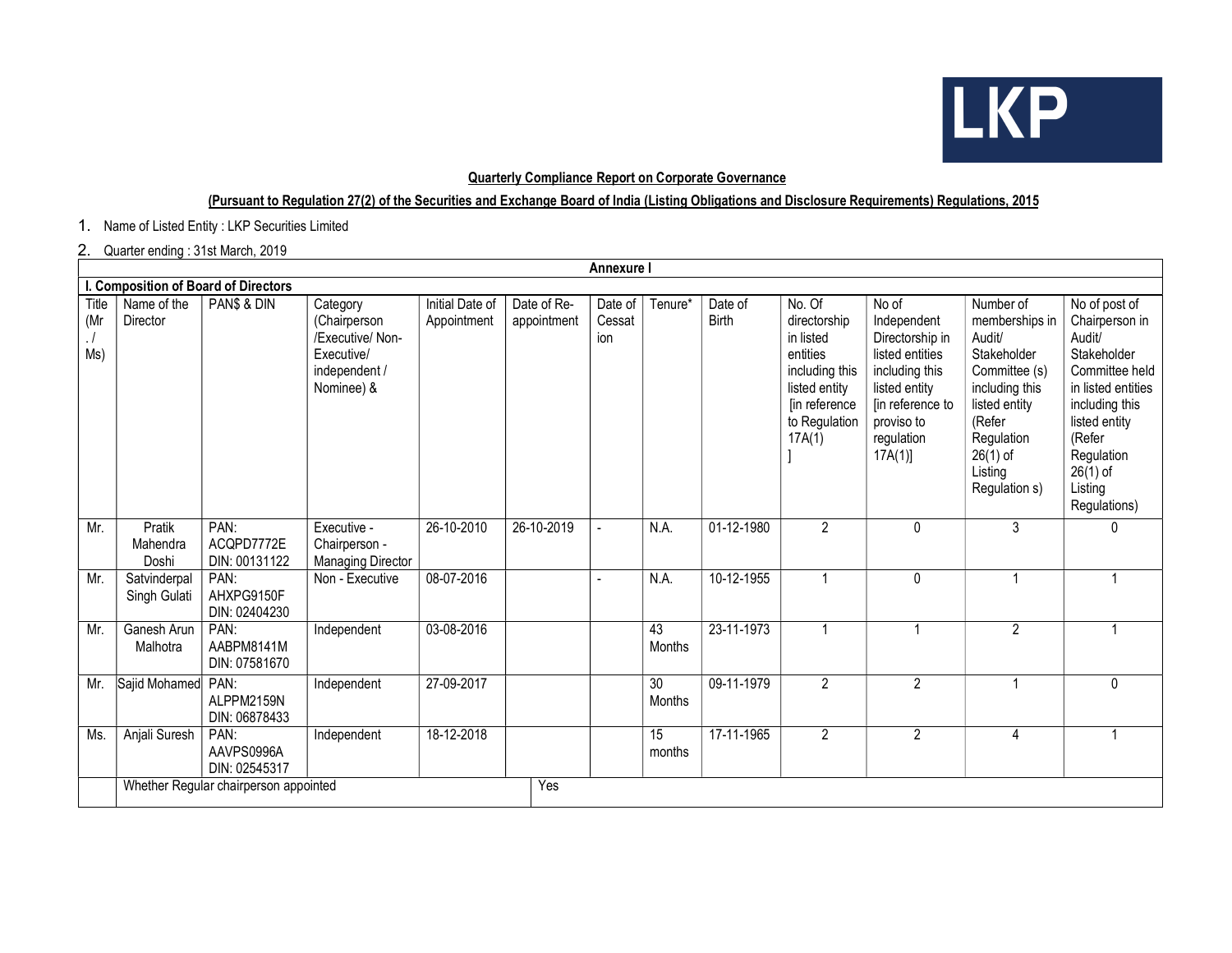# LKP

|                                                                          | Whether Chairperson is related to managing director or CEO                                                                                                                                                                                                                                                                                                                                                                                                                                     |                                                    |                               |                               | No#                          |                                                                                   |                                     |                          |  |
|--------------------------------------------------------------------------|------------------------------------------------------------------------------------------------------------------------------------------------------------------------------------------------------------------------------------------------------------------------------------------------------------------------------------------------------------------------------------------------------------------------------------------------------------------------------------------------|----------------------------------------------------|-------------------------------|-------------------------------|------------------------------|-----------------------------------------------------------------------------------|-------------------------------------|--------------------------|--|
|                                                                          | PAN of any director would not be displayed on the website of Stock Exchange                                                                                                                                                                                                                                                                                                                                                                                                                    |                                                    |                               |                               |                              |                                                                                   |                                     |                          |  |
|                                                                          | <sup>&amp;</sup> Category of directors means executive/non-executive/independent/Nominee. if a director fits into more than one category write all categories separating them with hyphen<br>* to be filled only for Independent Director. Tenure would mean total period from which Independent director is serving on Board of directors of the listed entity in continuity without any cooling off<br>period.<br># Mr. Pratik Doshi is the Chairperson and Managing Director of the Company |                                                    |                               |                               |                              |                                                                                   |                                     |                          |  |
|                                                                          | <b>II. Composition of Committees</b>                                                                                                                                                                                                                                                                                                                                                                                                                                                           |                                                    |                               |                               |                              |                                                                                   |                                     |                          |  |
| Name of Committee                                                        |                                                                                                                                                                                                                                                                                                                                                                                                                                                                                                | <b>Whether Regular</b><br>chairperson<br>appointed | Name of Committee members     |                               |                              | Category (Chairperson / Executive / Non-<br>Executive / Independent / Nominee) \$ |                                     | Date of Cessation        |  |
|                                                                          | . Audit Committee                                                                                                                                                                                                                                                                                                                                                                                                                                                                              | Yes                                                | Mr. Ganesh Malhotra           |                               |                              | Chairperson - Non-Executive - Independent                                         |                                     | $\overline{\phantom{a}}$ |  |
|                                                                          |                                                                                                                                                                                                                                                                                                                                                                                                                                                                                                |                                                    |                               | Mr. Sajid Mohamed             |                              | Non-Executive - Independent                                                       |                                     |                          |  |
|                                                                          |                                                                                                                                                                                                                                                                                                                                                                                                                                                                                                |                                                    |                               | Mr. Pratik Doshi              | Executive                    |                                                                                   |                                     | $\overline{\phantom{a}}$ |  |
|                                                                          |                                                                                                                                                                                                                                                                                                                                                                                                                                                                                                |                                                    |                               | Ms. Anjali Suresh             |                              | Non-Executive - Independent                                                       |                                     |                          |  |
|                                                                          | 2. Nomination & Remuneration                                                                                                                                                                                                                                                                                                                                                                                                                                                                   | Yes                                                | Mr. Ganesh Malhotra           |                               |                              | Chairperson - Non- Executive - Independent                                        |                                     |                          |  |
|                                                                          | Committee                                                                                                                                                                                                                                                                                                                                                                                                                                                                                      |                                                    | Mr. Sajid Mohamed             |                               |                              | Non-Executive - Independent                                                       |                                     |                          |  |
|                                                                          |                                                                                                                                                                                                                                                                                                                                                                                                                                                                                                |                                                    | Mr. Satvinderpal Singh Gulati |                               | Non-Executive                |                                                                                   |                                     |                          |  |
|                                                                          |                                                                                                                                                                                                                                                                                                                                                                                                                                                                                                |                                                    |                               | Ms. Anjali Suresh             | Non-Executive - Independent  |                                                                                   | 30-01-2020                          |                          |  |
|                                                                          | 3. Stakeholders Relationship                                                                                                                                                                                                                                                                                                                                                                                                                                                                   | Yes                                                |                               | Mr. Satvinderpal Singh Gulati | Chairperson - Non- Executive |                                                                                   | 03-08-2016                          | $\overline{a}$           |  |
|                                                                          | Committee                                                                                                                                                                                                                                                                                                                                                                                                                                                                                      |                                                    |                               | Mr. Pratik Doshi              | Executive                    |                                                                                   | 03-08-2016                          |                          |  |
|                                                                          |                                                                                                                                                                                                                                                                                                                                                                                                                                                                                                |                                                    |                               | Mr. Ganesh Malhotra           | Non-Executive - Independent  |                                                                                   | 22-10-2019<br>30-01-2020            |                          |  |
|                                                                          |                                                                                                                                                                                                                                                                                                                                                                                                                                                                                                |                                                    |                               | Ms. Anjali Suresh             |                              | Non-Executive - Independent                                                       |                                     |                          |  |
|                                                                          | 4. Corporate Social Responsibility                                                                                                                                                                                                                                                                                                                                                                                                                                                             | Yes                                                | Ms. Anjali Suresh             |                               |                              | Chairperson - Non- Executive - Independent                                        |                                     |                          |  |
|                                                                          | Committee                                                                                                                                                                                                                                                                                                                                                                                                                                                                                      |                                                    | Mr. Pratik Doshi              |                               | Executive                    |                                                                                   |                                     |                          |  |
|                                                                          |                                                                                                                                                                                                                                                                                                                                                                                                                                                                                                |                                                    | Mr. Satvinderpal Singh Gulati |                               | Non-Executive                |                                                                                   |                                     | $\blacksquare$           |  |
|                                                                          | 5. Risk Management Committee                                                                                                                                                                                                                                                                                                                                                                                                                                                                   | Not Applicable                                     |                               |                               |                              |                                                                                   |                                     |                          |  |
|                                                                          | &Category of directors means executive/non-executive/independent/Nominee. if a director fits into more than one category write all categories separating them with hyphen                                                                                                                                                                                                                                                                                                                      |                                                    |                               |                               |                              |                                                                                   |                                     |                          |  |
|                                                                          | III. Meeting of Board of Directors                                                                                                                                                                                                                                                                                                                                                                                                                                                             |                                                    |                               |                               |                              |                                                                                   |                                     |                          |  |
| Date(s) of Meeting (if any) in the<br>Date(s) of Meeting (if any) in the |                                                                                                                                                                                                                                                                                                                                                                                                                                                                                                |                                                    | Whether requirement of        | Number of Directors           | Number of independent        | Maximum gap between any                                                           |                                     |                          |  |
| previous quarter                                                         |                                                                                                                                                                                                                                                                                                                                                                                                                                                                                                | relevant quarter                                   |                               | Quorum met*                   | present*                     | directors present*                                                                | two consecutive (in number of days) |                          |  |
| 22-10-2019                                                               |                                                                                                                                                                                                                                                                                                                                                                                                                                                                                                | 30-01-2020                                         | Yes                           |                               | 4                            | $\overline{2}$                                                                    |                                     | 99                       |  |
|                                                                          | * to be filled in only for the current quarter meetings                                                                                                                                                                                                                                                                                                                                                                                                                                        |                                                    |                               |                               |                              |                                                                                   |                                     |                          |  |
|                                                                          |                                                                                                                                                                                                                                                                                                                                                                                                                                                                                                |                                                    |                               |                               |                              |                                                                                   |                                     |                          |  |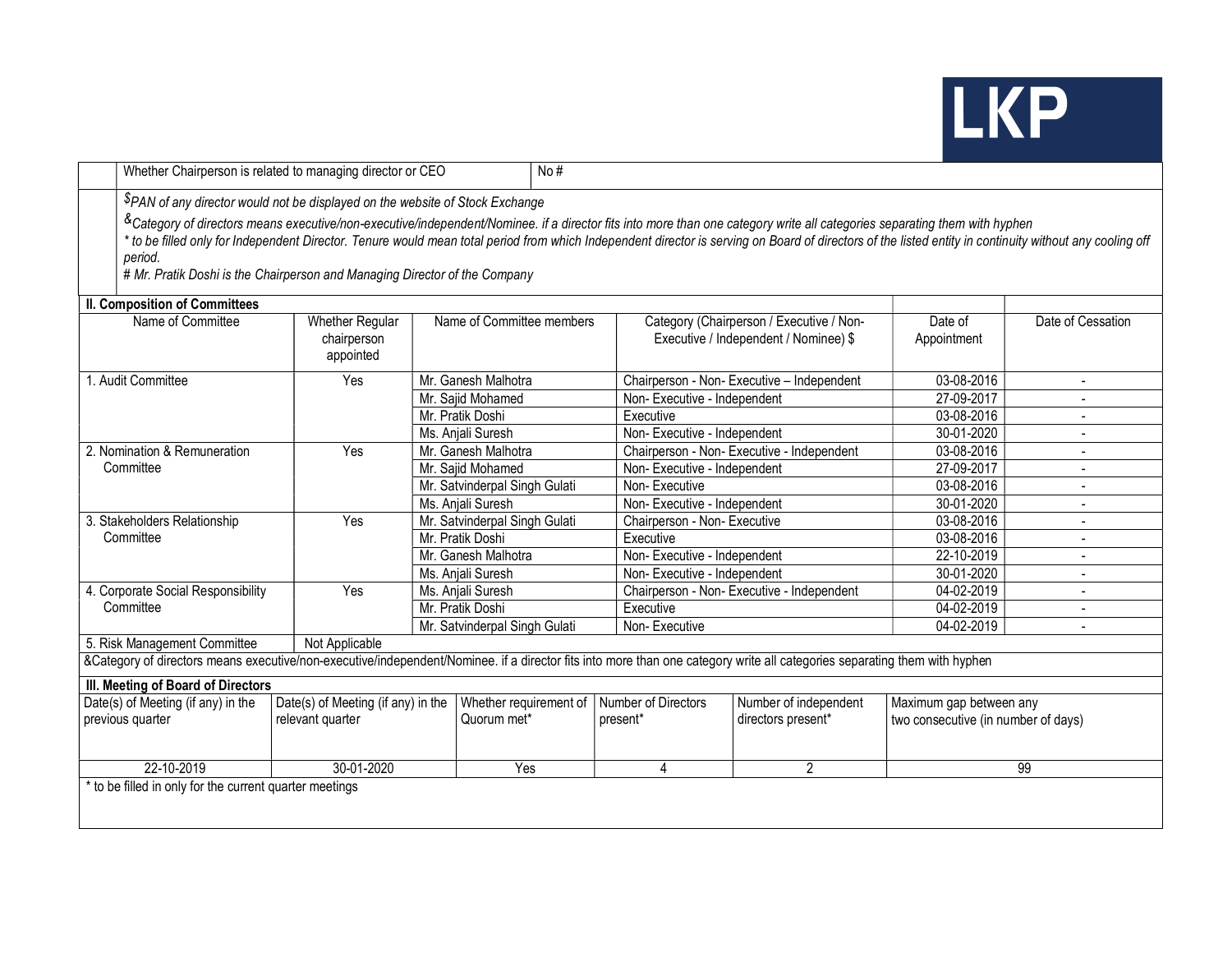

#### IV. Meetings of Committees Date(s) of meeting of the committee in the relevant quarter Whether requirement of Quorum met (details)\* Number of Directors present\* Number of independent directors present\* Date(s) of meeting of the committee in the previous quarter Maximum gap between any two consecutive meetings in number of days\* Audit Committee 30-01-2020 | Yes | 3 | 2 | 22-10-2019 | 99 Nomination & Remuneration Committee 30-01-2020 | Yes | 3 | 2 | 22-10-2019 | 99 Stakeholders Relationship Committee 30-01-2020 | Yes | 3 | 1 | 22-10-2019 | 99 \* This information has to be mandatorily be given for audit committee, for rest of the committees giving this information is optional \*\*to be filled in only for the current quarter meetings V. Related Party Transactions Subject Compliance status (Yes/No/NA) refer note below Whether prior approval of audit committee obtained Yes Whether shareholder approval obtained for material RPT NA Whether details of RPT entered into pursuant to omnibus approval have been reviewed by the Audit Committee Yes

Note:

1 In the column "Compliance Status", compliance or non-compliance may be indicated by Yes/No/N.A.. For example, if the Board has been composed in accordance with the requirements of Listing Regulations, "Yes" may be indicated. Similarly, in case the Listed Entity has no related party transactions, the words "N.A." may be indicated.

2 If status is "No" details of non-compliance may be given here.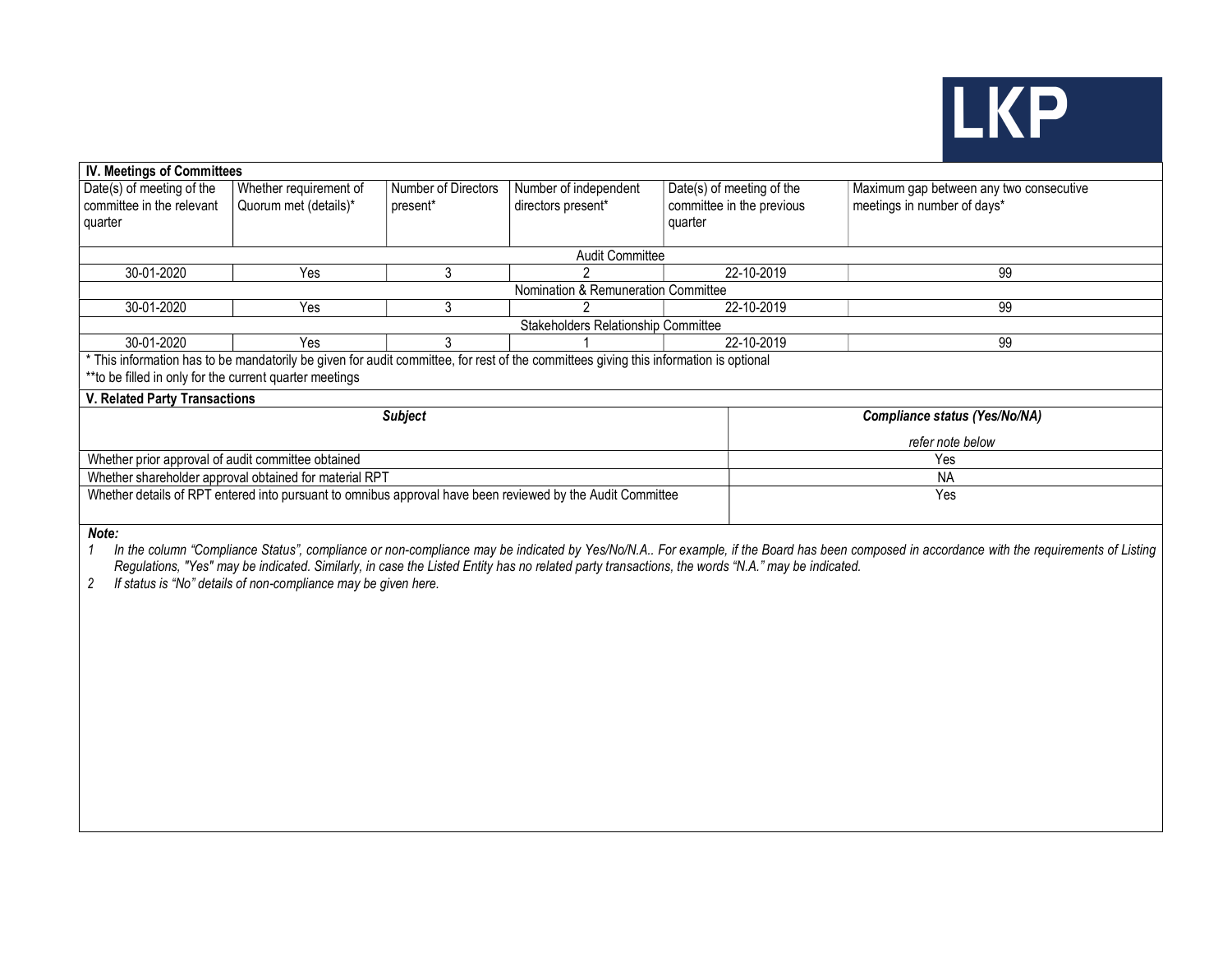## **LKP**

## VI. Affirmations

- 1. The composition of Board of Directors is in terms of SEBI (Listing Obligations and Disclosure requirements) Regulations,2015.
- 2. The composition of the following committees is in terms of SEBI (Listing Obligations and Disclosure Requirements)

Regulations, 2015

- a. Audit Committee
- b. Nomination & Remuneration Committee
- c. Stakeholders Relationship Committee
- d. Risk management committee (applicable to the top 100 listed entities)
- 3. The committee members have been made aware of their powers, role and responsibilities as specified in SEBI (Listing obligations and disclosure requirements) Regulations, 2015.
- 4. The meetings of the board of directors and the above committees have been conducted in the manner as specified in SEBI (Listing Obligations and Disclosure Requirements) Regulations, 2015.
- 5. This report and/or the report submitted in the previous quarter has been placed before Board of Directors. Any comments/observations/advice of the board of directors may be mentioned here.

For LKP Securities Limited

.

 Place: Mumbai Akshata Vengurlekar Date : 13-05-2020 Company Secretary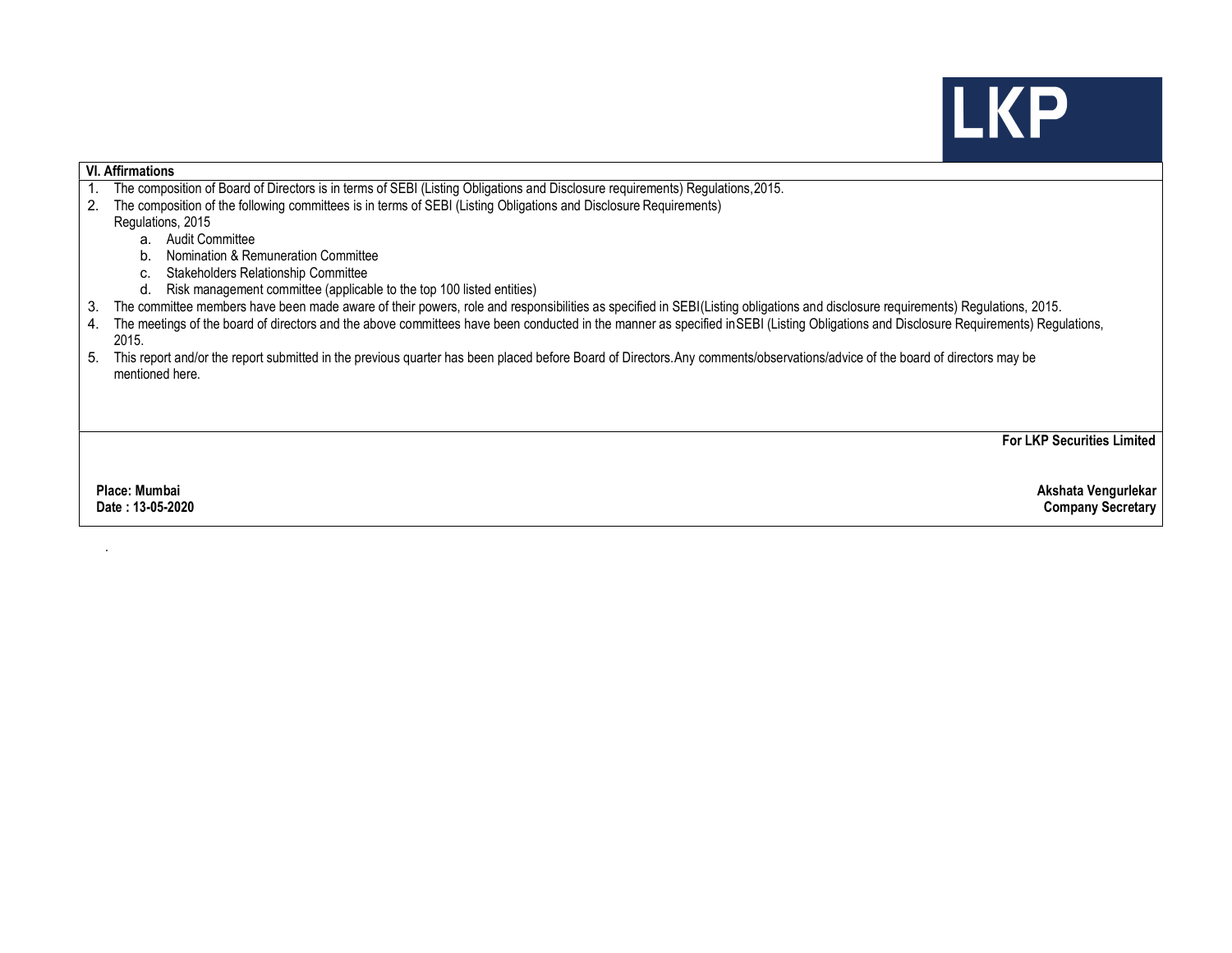

| Annexure II                                           |                                                                                                                                                                                              |                                         |                                                                                |                    |  |  |  |  |  |
|-------------------------------------------------------|----------------------------------------------------------------------------------------------------------------------------------------------------------------------------------------------|-----------------------------------------|--------------------------------------------------------------------------------|--------------------|--|--|--|--|--|
| Disclosure on website in terms of Listing Regulations |                                                                                                                                                                                              |                                         |                                                                                |                    |  |  |  |  |  |
| Sr                                                    | <b>Item</b>                                                                                                                                                                                  | <b>Compliance status</b><br>(Yes/No/NA) | If status is<br>"No" details<br>of non-<br>compliance<br>may be given<br>here. | <b>Web address</b> |  |  |  |  |  |
| a)                                                    | Details of business                                                                                                                                                                          | Yes                                     |                                                                                | www.lkpsec.com     |  |  |  |  |  |
| b)                                                    | Terms and conditions of appointment of independent directors                                                                                                                                 | Yes                                     |                                                                                | www.lkpsec.com     |  |  |  |  |  |
| c)                                                    | Composition of various committees of board of directors                                                                                                                                      | Yes                                     |                                                                                | www.lkpsec.com     |  |  |  |  |  |
| d)                                                    | Code of conduct of board of directors and senior management personnel                                                                                                                        | Yes                                     |                                                                                | www.lkpsec.com     |  |  |  |  |  |
| e)                                                    | Details of establishment of vigil mechanism/ Whistle Blower policy                                                                                                                           | Yes                                     |                                                                                | www.lkpsec.com     |  |  |  |  |  |
| f)                                                    | Criteria of making payments to non-executive directors                                                                                                                                       | Yes                                     |                                                                                | www.lkpsec.com     |  |  |  |  |  |
| g)                                                    | Policy on dealing with related party transactions                                                                                                                                            | Yes                                     |                                                                                | www.lkpsec.com     |  |  |  |  |  |
| h)                                                    | Policy for determining 'material' subsidiaries                                                                                                                                               | Yes                                     |                                                                                | www.lkpsec.com     |  |  |  |  |  |
| i)                                                    | Details of familiarization programmes imparted to independent directors                                                                                                                      | Yes                                     |                                                                                | www.lkpsec.com     |  |  |  |  |  |
| j)                                                    | email address for grievance redressal and other relevant details                                                                                                                             | Yes                                     |                                                                                | www.lkpsec.com     |  |  |  |  |  |
| k)                                                    | Contact information of the designated officials of the listed entity who are responsible for assisting and handling<br>investor grievances                                                   | Yes                                     |                                                                                | www.lkpsec.com     |  |  |  |  |  |
|                                                       | <b>Financial results</b>                                                                                                                                                                     | Yes                                     |                                                                                | www.lkpsec.com     |  |  |  |  |  |
| m)                                                    | Shareholding pattern                                                                                                                                                                         | Yes                                     |                                                                                | www.lkpsec.com     |  |  |  |  |  |
| n)                                                    | Details of agreements entered into with the media companies and/or their associates                                                                                                          | <b>NA</b>                               |                                                                                |                    |  |  |  |  |  |
| O)                                                    | Schedule of analyst or institutional investor meet and presentations made<br>by the listed entity to analysts or institutional investors simultaneously with<br>submission to stock exchange | <b>NA</b>                               |                                                                                |                    |  |  |  |  |  |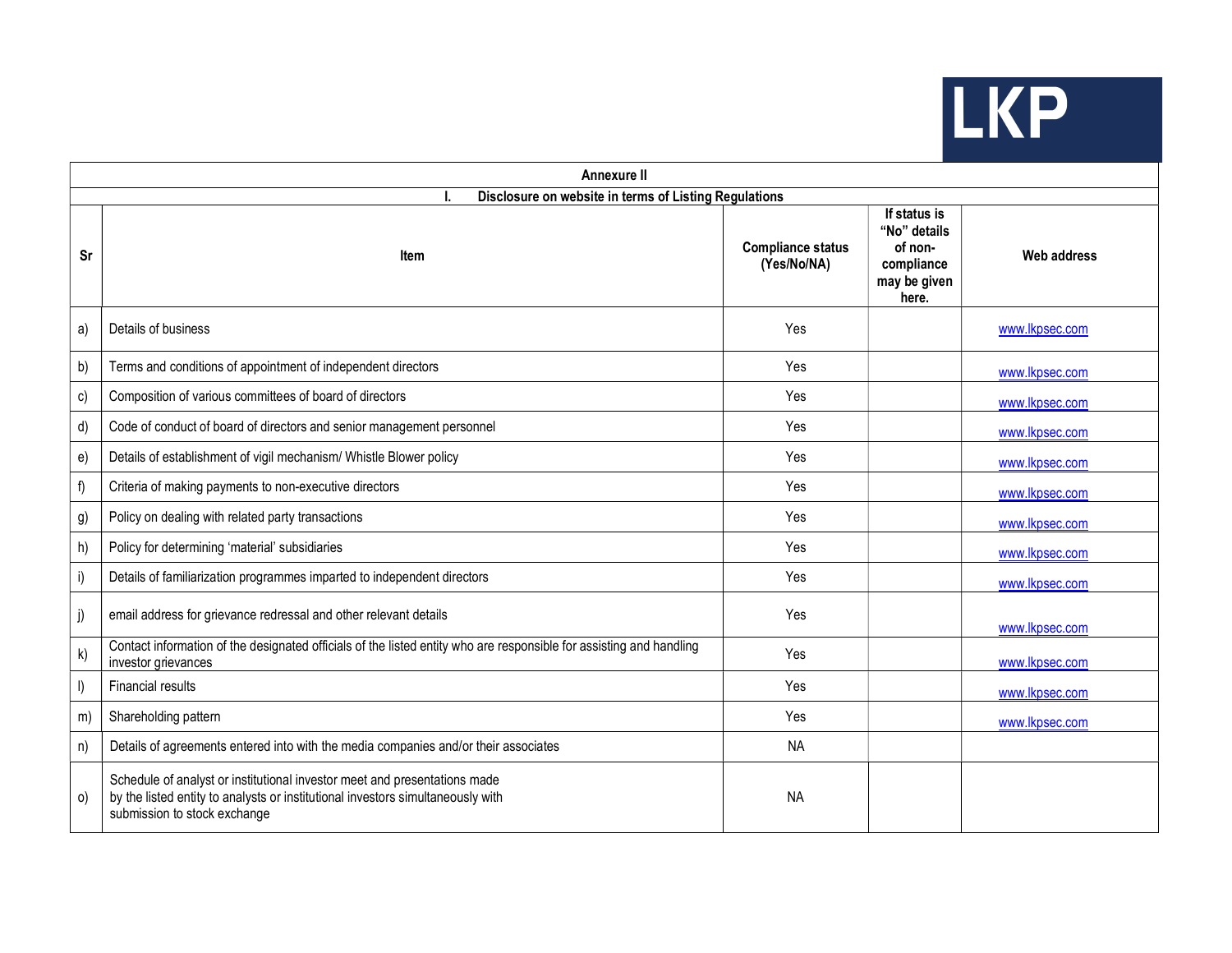| IN ST |
|-------|
|-------|

a a

| p)                                                                                  | New name and the old name of the listed entity                                                                           | <b>NA</b>                |                                      |  |  |  |  |  |
|-------------------------------------------------------------------------------------|--------------------------------------------------------------------------------------------------------------------------|--------------------------|--------------------------------------|--|--|--|--|--|
| q)                                                                                  | Advertisements as per regulation 47 (1)                                                                                  | Yes                      | www.lkpsec.com                       |  |  |  |  |  |
| r)                                                                                  | Credit rating or revision in credit rating obtained by the entity for all its outstanding instruments                    | <b>NA</b>                |                                      |  |  |  |  |  |
| s)                                                                                  | Separate audited financial statements of each subsidiary of the listed entity<br>in respect of a relevant financial year | Yes                      | www.lkpsec.com                       |  |  |  |  |  |
| As per other regulations of LODR                                                    |                                                                                                                          |                          |                                      |  |  |  |  |  |
| a)                                                                                  | Whether company has provided information under separate section on its website as per Regulation 46(2)                   | Yes                      | www.lkpsec.com                       |  |  |  |  |  |
| b)                                                                                  | Materiality Policy as per Regulation 30                                                                                  | Yes                      | www.lkpsec.com                       |  |  |  |  |  |
| c)                                                                                  | Dividend Distribution policy as per Regulation 43A (as applicable)                                                       | <b>NA</b>                |                                      |  |  |  |  |  |
| It is certified that these contents on the website of the listed entity are correct |                                                                                                                          |                          |                                      |  |  |  |  |  |
|                                                                                     |                                                                                                                          |                          |                                      |  |  |  |  |  |
| Ш.                                                                                  | <b>Annual Affirmations</b>                                                                                               |                          |                                      |  |  |  |  |  |
|                                                                                     | <b>Particulars</b>                                                                                                       | <b>Regulation Number</b> | <b>Compliance status (Yes/No/NA)</b> |  |  |  |  |  |
|                                                                                     | Independent director(s) have been appointed in terms of specified criteria of 'independence' and/or 'eligibility'        | $16(1)(b)$ & $25(6)$     | Yes                                  |  |  |  |  |  |
|                                                                                     | Board composition                                                                                                        | 17(1), 17(1A) & 17(1B)   | Yes                                  |  |  |  |  |  |
|                                                                                     | Meeting of Board of directors                                                                                            | 17(2)                    | Yes                                  |  |  |  |  |  |
|                                                                                     | Quorum of Board meeting                                                                                                  | 17(2A)                   | Yes                                  |  |  |  |  |  |
|                                                                                     | Review of Compliance Reports                                                                                             | 17(3)                    | Yes                                  |  |  |  |  |  |
|                                                                                     | Plans for orderly succession for appointments                                                                            | 17(4)                    | Yes                                  |  |  |  |  |  |
|                                                                                     | Code of Conduct                                                                                                          | 17(5)                    | Yes                                  |  |  |  |  |  |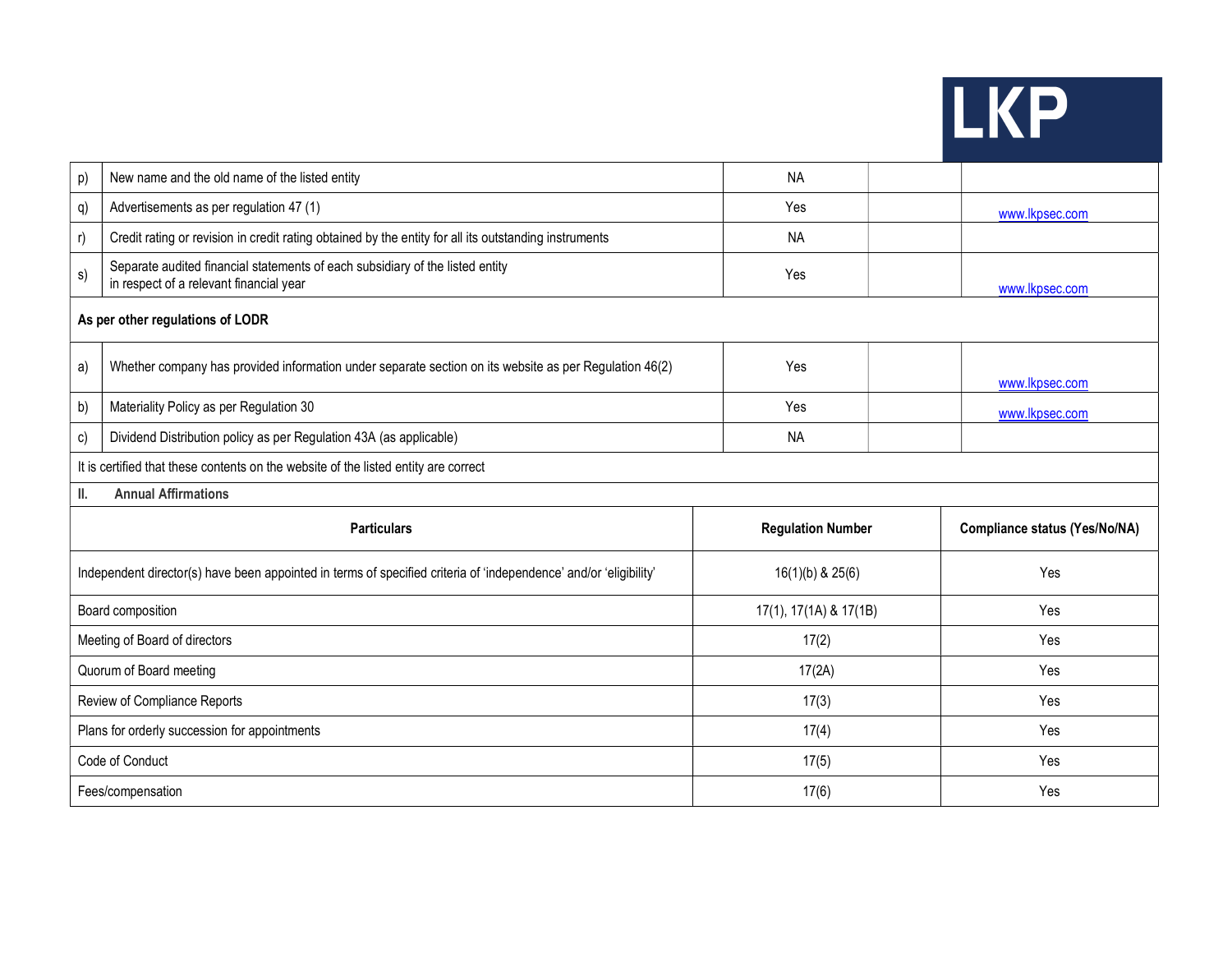| 74 p<br>NU |  |
|------------|--|
|------------|--|

an i

| Minimum Information                                                                 | 17(7)                              | Yes       |
|-------------------------------------------------------------------------------------|------------------------------------|-----------|
| Compliance Certificate                                                              | 17(8)                              | Yes       |
| Risk Assessment & Management                                                        | 17(9)                              | Yes       |
| Performance Evaluation of Independent Directors                                     | 17(10)                             | Yes       |
| Recommendation of Board                                                             | 17(11)                             | Yes       |
| Maximum number of Directorships                                                     | <b>17A</b>                         | Yes       |
| <b>Composition of Audit Committee</b>                                               | 18(1)                              | Yes       |
| Meeting of Audit Committee                                                          | 18(2)                              | Yes       |
| Composition of nomination & remuneration committee                                  | $19(1)$ & $(2)$                    | Yes       |
| Quorum of Nomination and Remuneration Committee meeting                             | 19(2A)                             | Yes       |
| Meeting of Nomination and Remuneration Committee                                    | 19(3A)                             | Yes       |
| Composition of Stakeholder Relationship Committee                                   | 20(1), 20(2) & 20(2A)              | Yes       |
| Meeting of Stakeholders Relationship Committee                                      | 20(3A)                             | Yes       |
| Composition and role of risk management committee                                   | 21(1), (2), (3), (4)               | <b>NA</b> |
| Meeting of Risk Management Committee                                                | 21(3A)                             | <b>NA</b> |
| Vigil Mechanism                                                                     | 22                                 | Yes       |
| Policy for related party Transaction                                                | $23(1), (1A), (5), (6), (7)$ & (8) | Yes       |
| Prior or Omnibus approval of Audit Committee for all related party transactions     | 23(2), (3)                         | Yes       |
| Approval for material related party transactions                                    | 23(4)                              | <b>NA</b> |
| Disclosure of related party transactions on consolidated basis                      | 23(9)                              | Yes       |
| Composition of Board of Directors of unlisted material Subsidiary                   | 24(1)                              | <b>NA</b> |
| Other Corporate Governance requirements with respect to subsidiary of listed entity | $24(2),(3),(4),(5)$ & $(6)$        | Yes       |